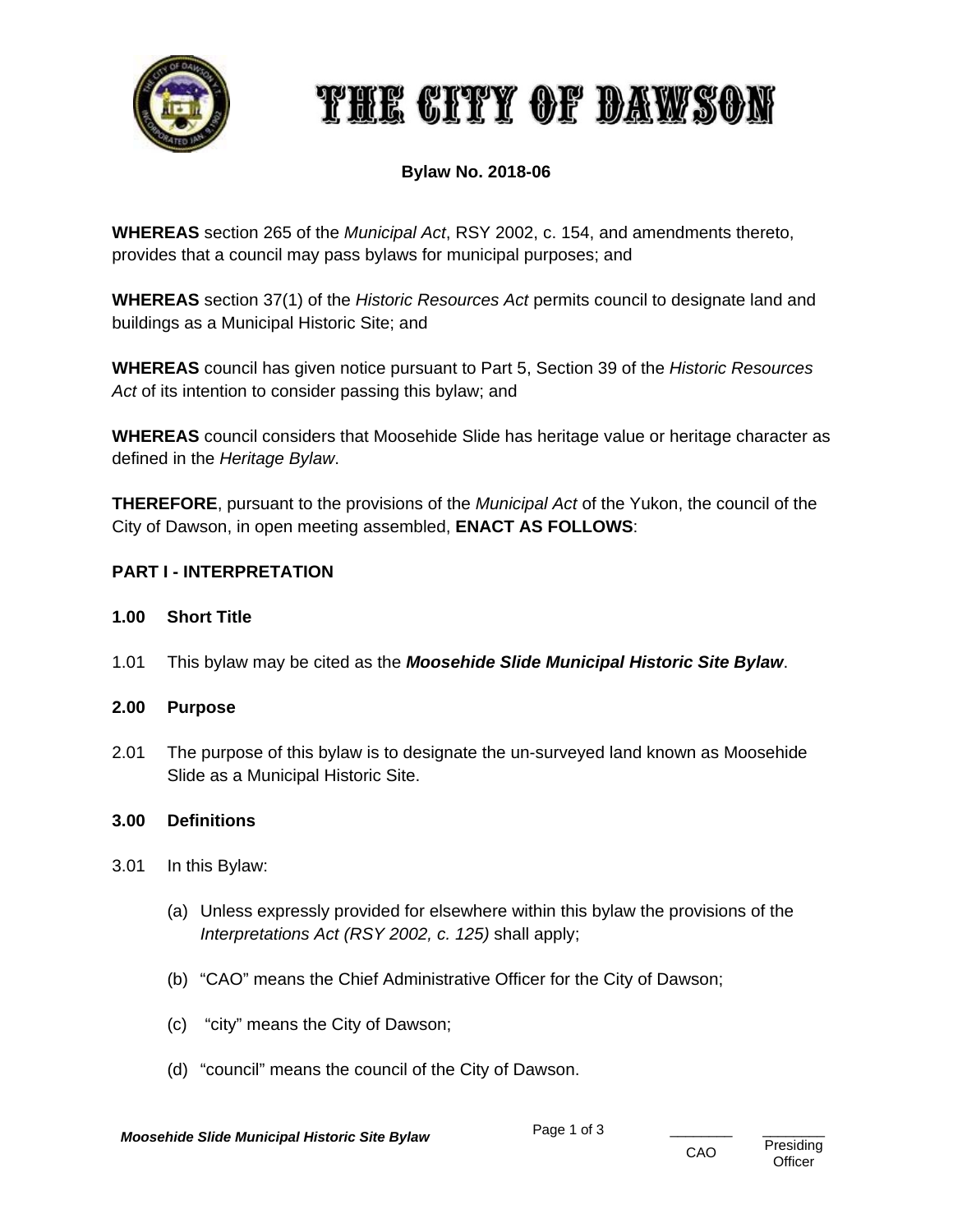

# THE CITY OF DAWSON

# **Bylaw No. 2018-06**

# **PART II – APPLICATION**

### **4.00 Municipal Historic Site**

4.01 The un-surveyed land known as Moosehide Slide, which lies on the northern edge of the municipal boundary in Dawson City, YT, as per Appendix 1 of this bylaw, is hereby designated as a Municipal Historic Site.

#### **PART III – FORCE AND EFFECT**

#### **5.00 Severability**

5.01 If any section, subsection, sentence, clause or phrase of this bylaw is for any reason held to be invalid by the decision of a court of competent jurisdiction, the invalid portion shall be severed and the part that is invalid shall not affect the validity of the remainder unless the court makes an order to the contrary.

#### **6.00 Enactment**

6.01 This bylaw shall come into force on the day of the passing by council of the third and final reading.

# **7.00 Bylaw Readings**

| <b>Readings</b>        | Date of Reading |
|------------------------|-----------------|
| <b>PUBLIC HEARING</b>  | April 17, 2018  |
| <b>FIRST</b>           | April 24, 2018  |
| <b>SECOND</b>          | June 12, 2018   |
| <b>THIRD and FINAL</b> | June 12, 2018   |

*Wayne Potoroka, Mayor**Cory Bellmore, CAO*

**Presiding Officer Chief Administrative Officer** 

*Moosehide Slide Municipal Historic Site Bylaw* Page 2 of 3 \_\_\_\_\_\_\_\_\_\_\_\_\_\_\_\_\_\_\_\_\_\_<br>CAO